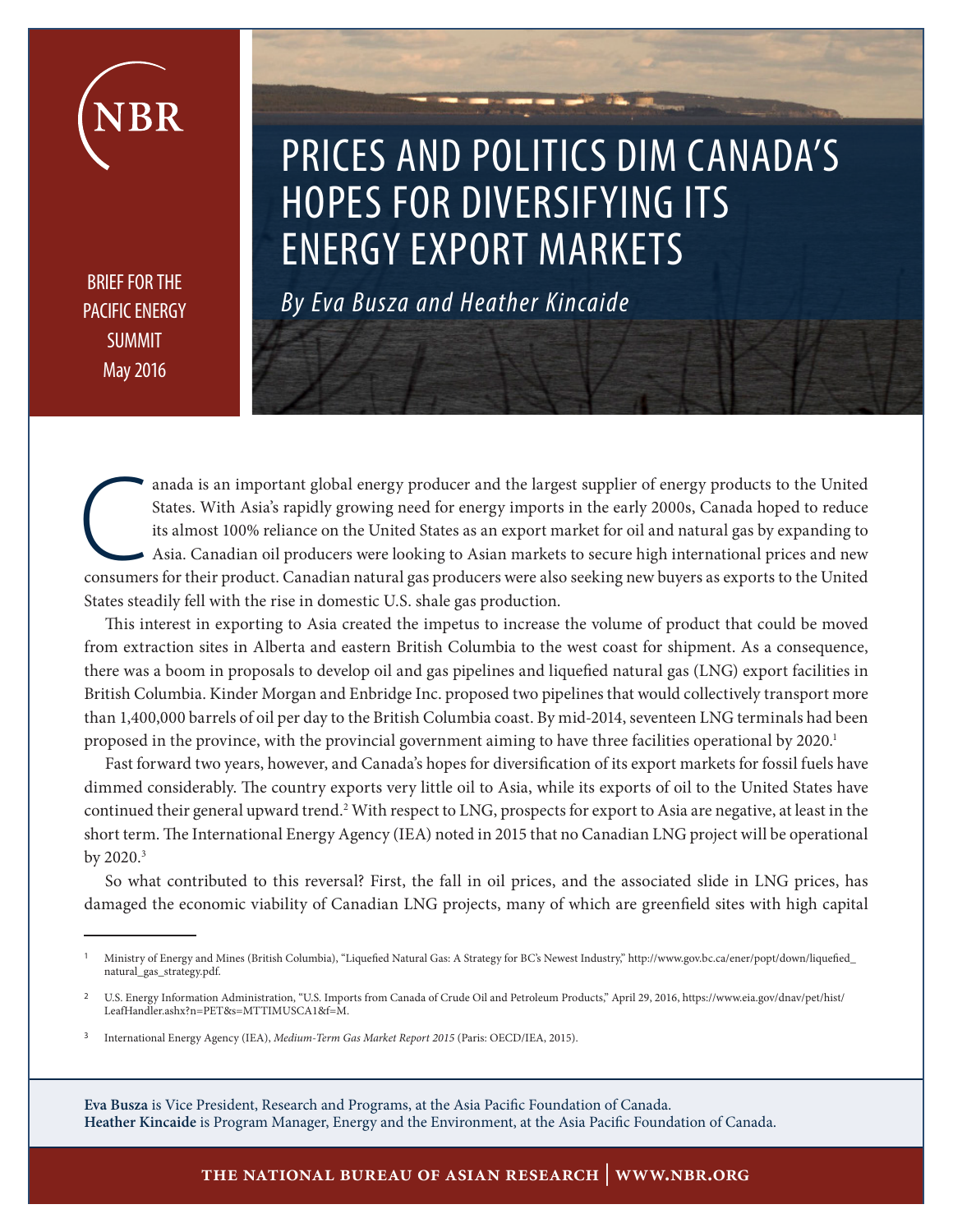costs. Landed prices for LNG in Asia currently sit at less than \$5 per million British thermal unit (mmbtu),<sup>4</sup> while Canadian projects require \$10-\$13/ mmbtu to be profitable.<sup>5</sup>

Second, demand for LNG in key Asian markets has softened just as global production is increasing. South Korea and China, the world's second- and third-largest LNG importers, respectively, saw LNG imports decline in 2015 for the second consecutive year.6 This reduction was largely attributed to economic slowdown and, in the case of South Korea, an increase in power generation from coal. At the same time, LNG markets have moved from tight to growing supply. Projects to produce 130 million tonnes per annum (mtpa) of LNG are currently under construction, most of which will come online before 2019.<sup>7</sup>

In the case of oil, pipeline and infrastructure politics continue to limit Canada's access to oil markets in both the United States and Asia. This is illustrated by ongoing public protest of Enbridge's proposed Northern Gateway pipeline (that would stretch from Alberta to British Columbia) and by the U.S. Department of State's denial of a presidential permit for the Keystone XL pipeline in November 2015. In order to sidestep this pipeline capacity issue, Canadian oil producers have substantially increased transportation by rail, reaching a near high of 106,704 barrels per day in December 2015.<sup>8</sup>

Third, government priorities for energy exports have shifted in 2015 with the change in governing parties in Ottawa as well as in Alberta, Canada's largest oil- and gas-producing province. While

<sup>5</sup>Based on interviews conducted by the Asia Pacific Foundation of Canada.

both governments remain committed to finding new markets for Canada's oil and gas, they have voiced strong support for increasing clean energy production and exports in order to reduce carbon emissions and the impact of fluctuating oil prices on Canada's economy. The 2016 federal budget reflects this commitment. The government allocated C\$1 billion over four years to support clean technology development and established the C\$2 billion Low Carbon Economy Fund to support activities at both the provincial and federal levels to curb carbon emissions.9 Clean energy is already playing a much larger role in Canada's trade strategy.

Whether this somewhat dimmed hope for diversifying oil and gas export markets will continue in the long term will depend on a number of market and political factors. Ongoing pipeline politics are likely to remain Canada's largest barrier to increasing oil exports to the United States and Asia. But if Canada can get oil to tidewater, analysis suggests that there will be a market. The IEA predicts that the supply-demand balance will start to be restored around 2017. Asian import demand will continue to grow, although not as strongly as anticipated before 2014, in part due to structural changes and slower growth in the Chinese economy.<sup>10</sup> However, Canada would still face strong competition to supply that demand, especially from Saudi Arabia, Russia, and Iran.

With respect to LNG exports, there remains some optimism since companies make decisions based on long-term market fundamentals. Canadian LNG projects require an oil price of around \$70–\$80 per barrel to move forward, a conceivable oil price according to projections by the IEA.<sup>11</sup> The future of these projects will also depend on supply-demand balance. Since high-demand scenarios generally suggest global LNG demand of 500 mtpa by 2025,

<sup>4</sup>U.S. Federal Energy Regulatory Commission, "World LNG Estimated Landed Prices: Mar-2016," April 2016, http://www.ferc.gov/marketoversight/mkt-gas/overview/ngas-ovr-lng-sendout.pdf.

<sup>6</sup>"South Korea's Kogas Cuts 2015 LNG Imports by 13.5% to 31.41 Million Mt on Weaker Demand," Platts, http://www.platts.com/latest-news/ natural-gas/seoul/s-koreas-kogas-cuts-2015-lng-imports-by-135 to-26368637.

<sup>7</sup>International Gas Union, "World LNG Report," 2015, http://www.igu. org/sites/default/files/node-page-field\_file/IGU-World%20LNG%20 Report-2015%20Edition.pdf.

<sup>8</sup>National Energy Board (Canada), "Canadian Crude Oil Exports by Rail— Monthly Data," https://www.neb-one.gc.ca/nrg/sttstc/crdlndptrlmprdct/ stt/cndncrdlxprtsrl-eng.html.

<sup>9</sup> Department of Finance (Canada), "A Clean Growth Economy," in Growing the Middle Class (Ottawa, 2016), chap. 4, http://www.budget. gc.ca/2016/docs/plan/ch4-en.html.

<sup>&</sup>lt;sup>10</sup> IEA, *Medium-Term Oil Market Report 2016* (Paris: OECD/IEA, 2016), 9.

<sup>&</sup>lt;sup>11</sup> "LNG Exports from Canada a Distant Prospect, Analyst Says," CBC, March 3, 2015, http://www.cbc.ca/news/business/lng-exports-fromcanada-a-distant-prospect-analyst-says-1.2978953.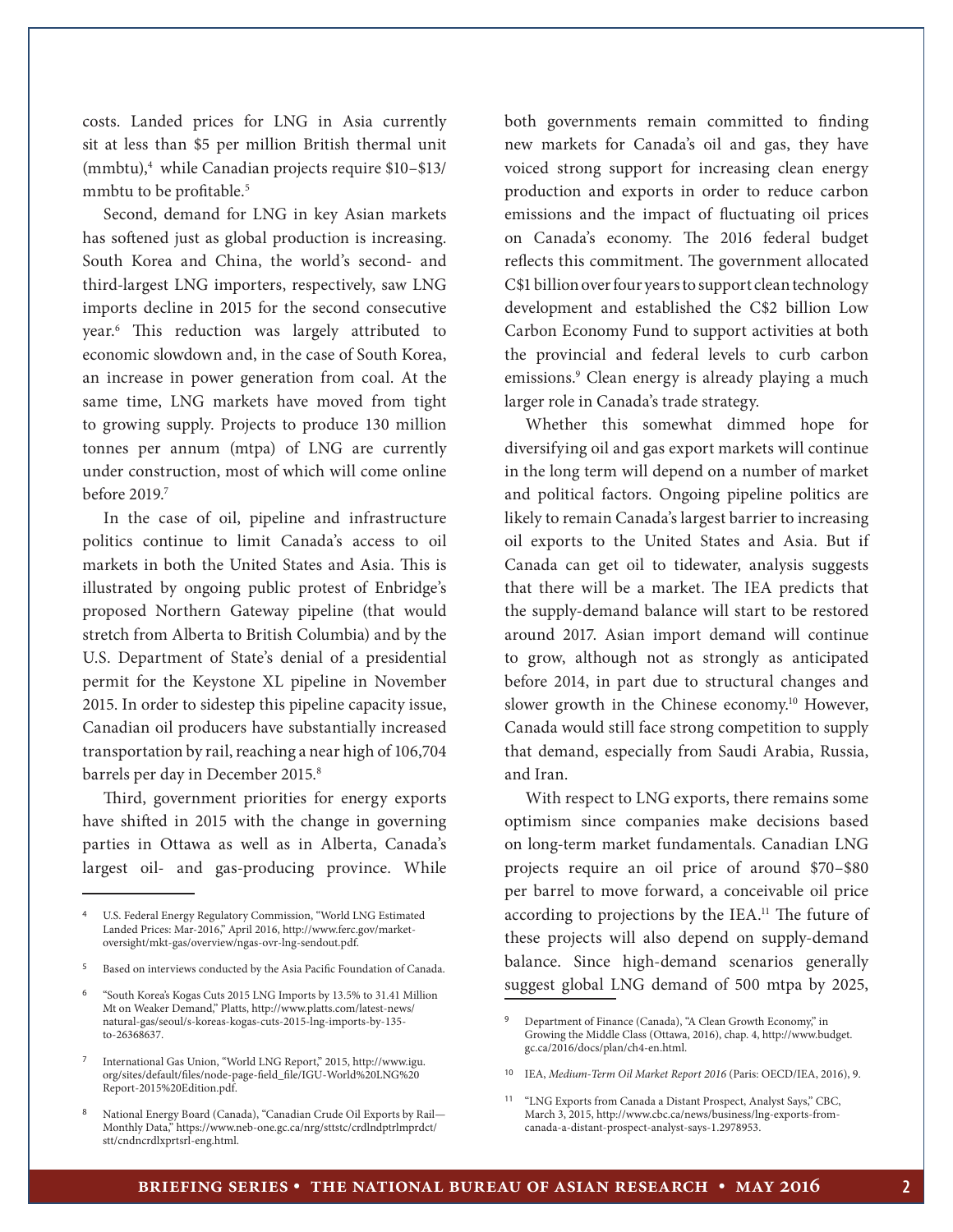not all of Canada's 300 mtpa of proposed capacity will need to be developed. However, a number of analysts suggest that some space in the market could open for Canada around 2025.12 Canada's fossil fuel exports may benefit from the fact that many Asian governments are concerned about energy security and continue to express interest in Canadian oil and gas for market diversification purposes.

While the future of Canada's oil and gas exports to both the United States and Asia continues to be uncertain, it is clear that global demand for alternative energies is increasing. Canada can export abundant uranium for use in India's and China's growing nuclear fleets, clean hydropower to the United States, and a wealth of other clean technology expertise. Canada will need and want to enhance export of its clean energy assets in order to ensure the future health of its energy sector.  $\sim$ 

Photo credit: ["Canaport LNG Terminal," CC by](https://www.flickr.com/photos/ashwincjohn/16407777033/in/photolist-qZU9tt-5RL3r4-yKLjR-fbQ1xT-fbQ2fv-7B8y58-4EATmj-9ywLHS-uPW6Q-fiUeke-dNGLKf-9qNUnG-A2FtW-kUeFKW-8SV7kZ-94Hgne-nGdAy1-rnCnP-46Yb8Y-dNHNVW-kUf3LU-9qM1Hp-fDda87-8KXYkk-oLvrnH-meEeME-3XH93Q-pA8c7i-7HvYtJ-h5i8-55M4cv-4FTo1m-5P8KJA-qRwNWR-Aw3Ri-dNHgYN-dLChn8-344n6y-6zcRw5-fiUgTZ-x58Ti-xopv9-aCM7g3-5CdtDH-9N3d54-c1uVEY-2aBCRQ-fiTZKT-k95MfW-j1hYt) Adrian Balleau. Some rights reserved.

<sup>&</sup>lt;sup>12</sup> Ieda Gomes, *Natural Gas in Canada: What Are the Options Going Forward?* (Oxford: Oxford Institute for Energy Studies, 2015), https:// www.oxfordenergy.org/wpcms/wp-content/uploads/2015/05/NG-98.pdf.